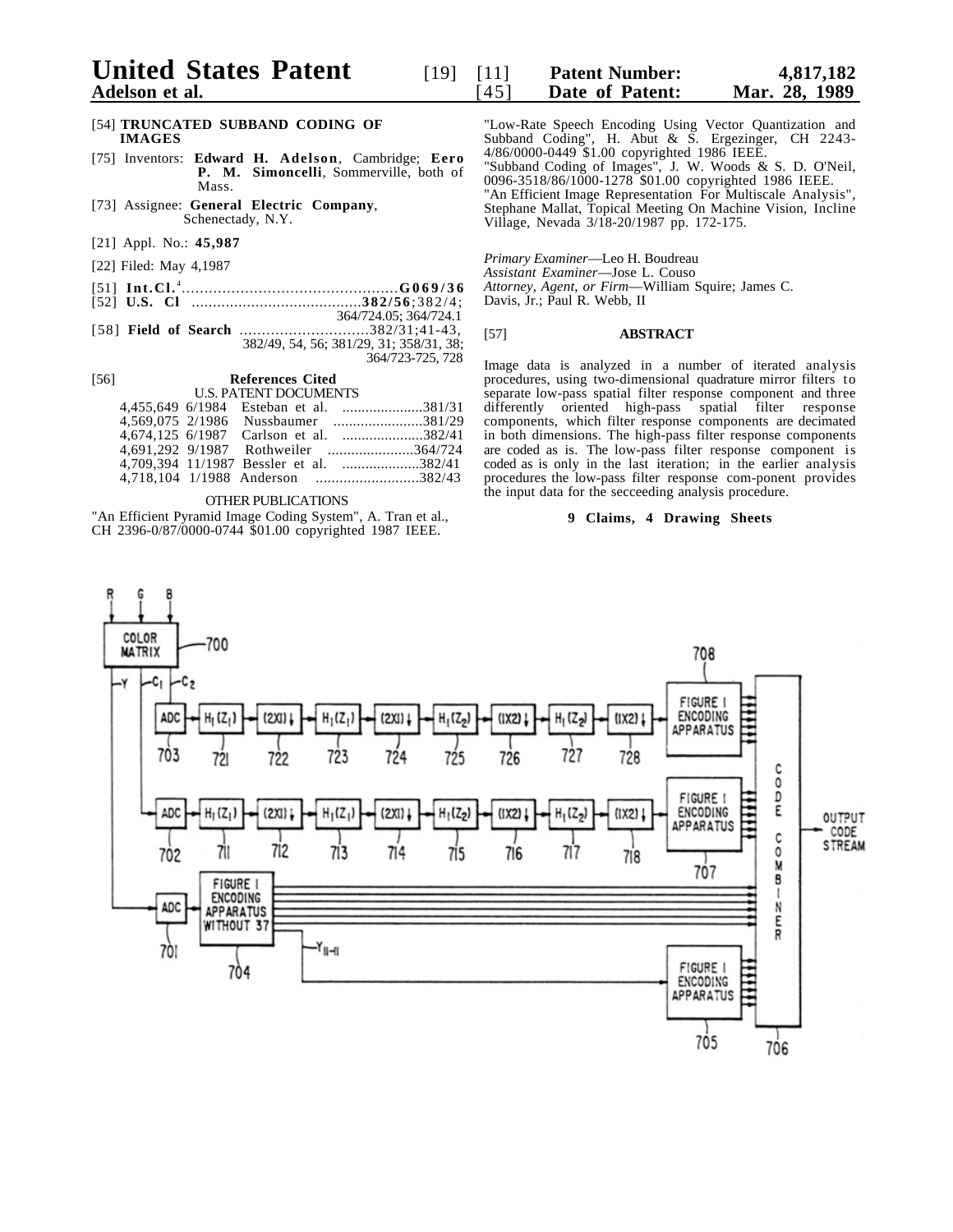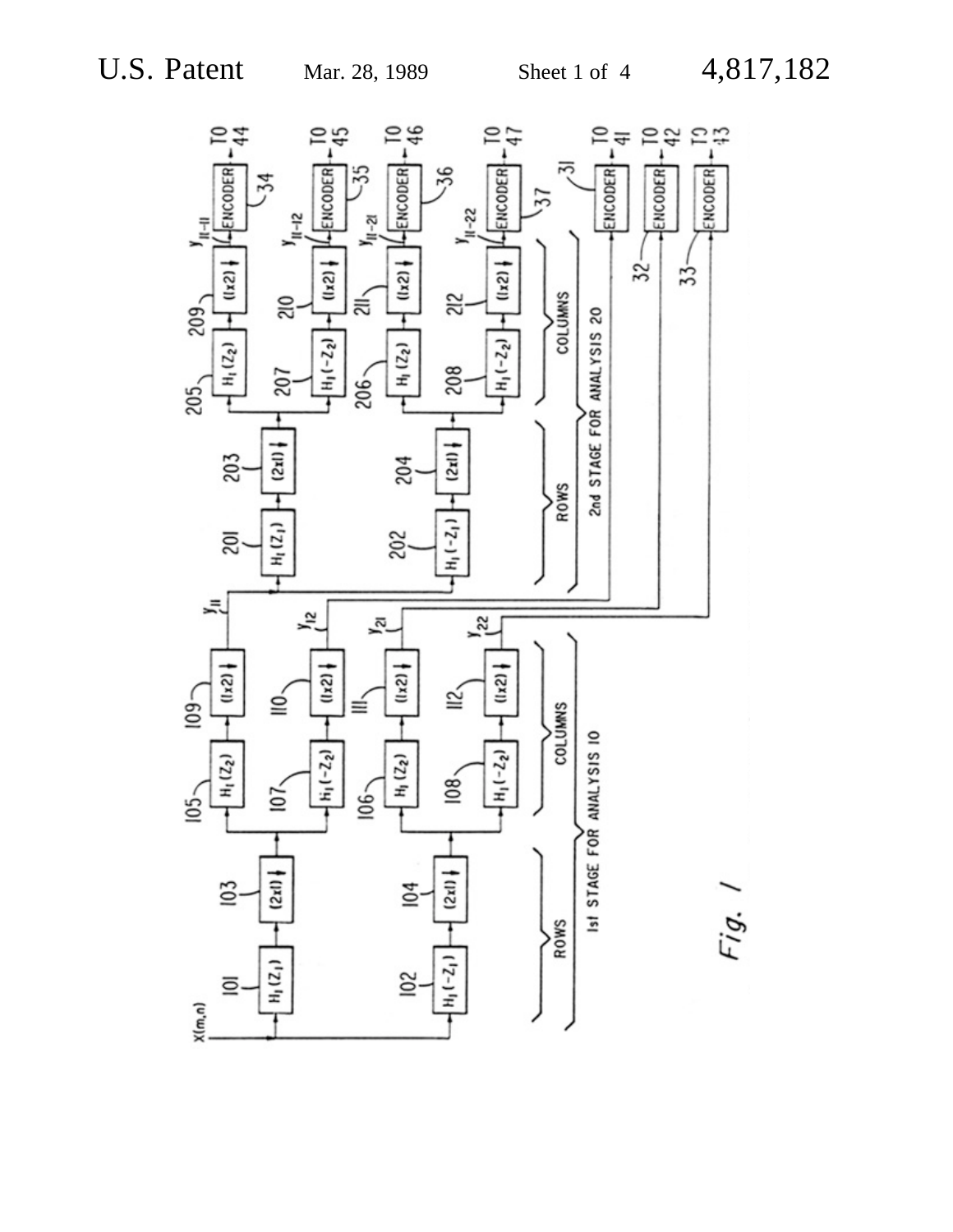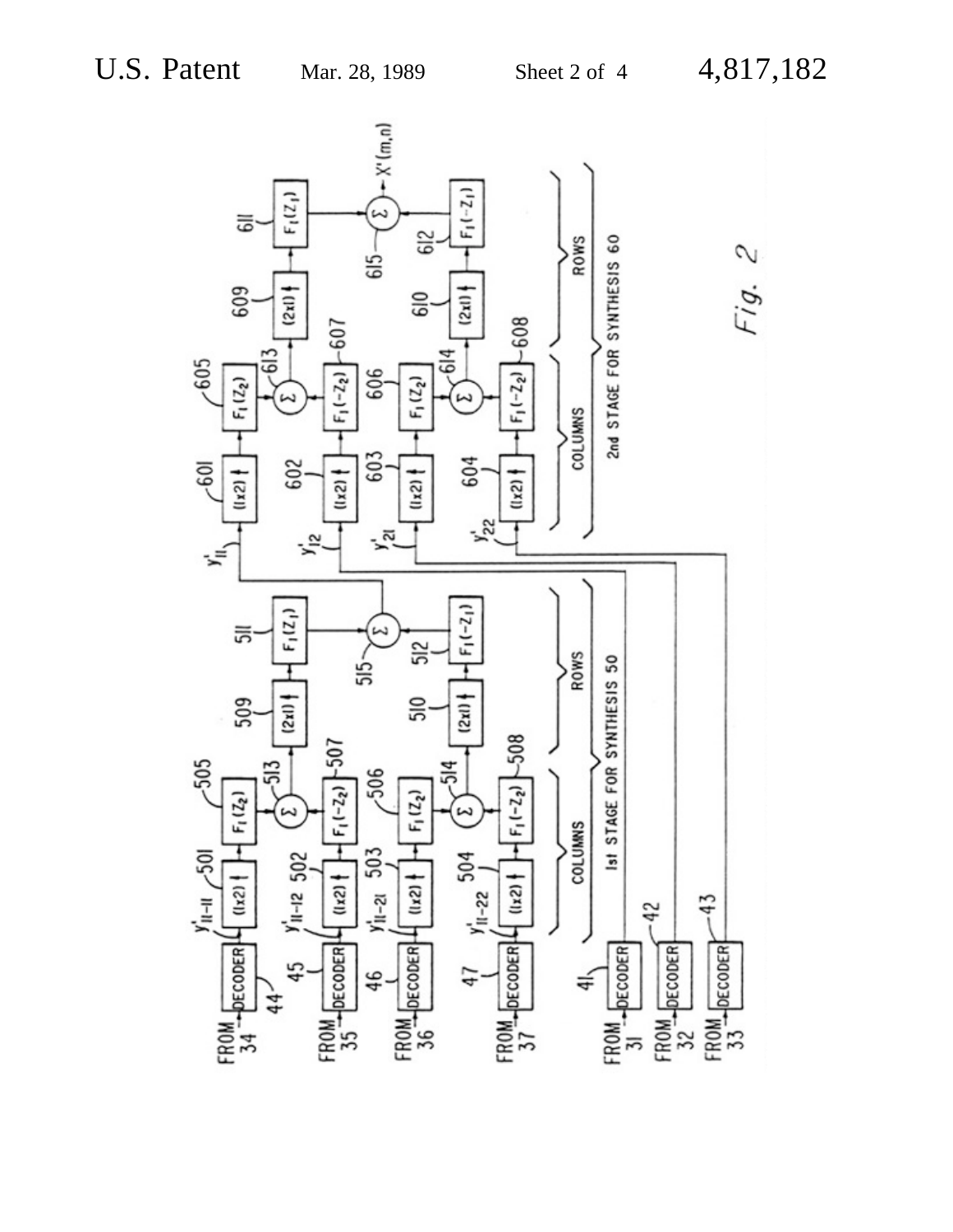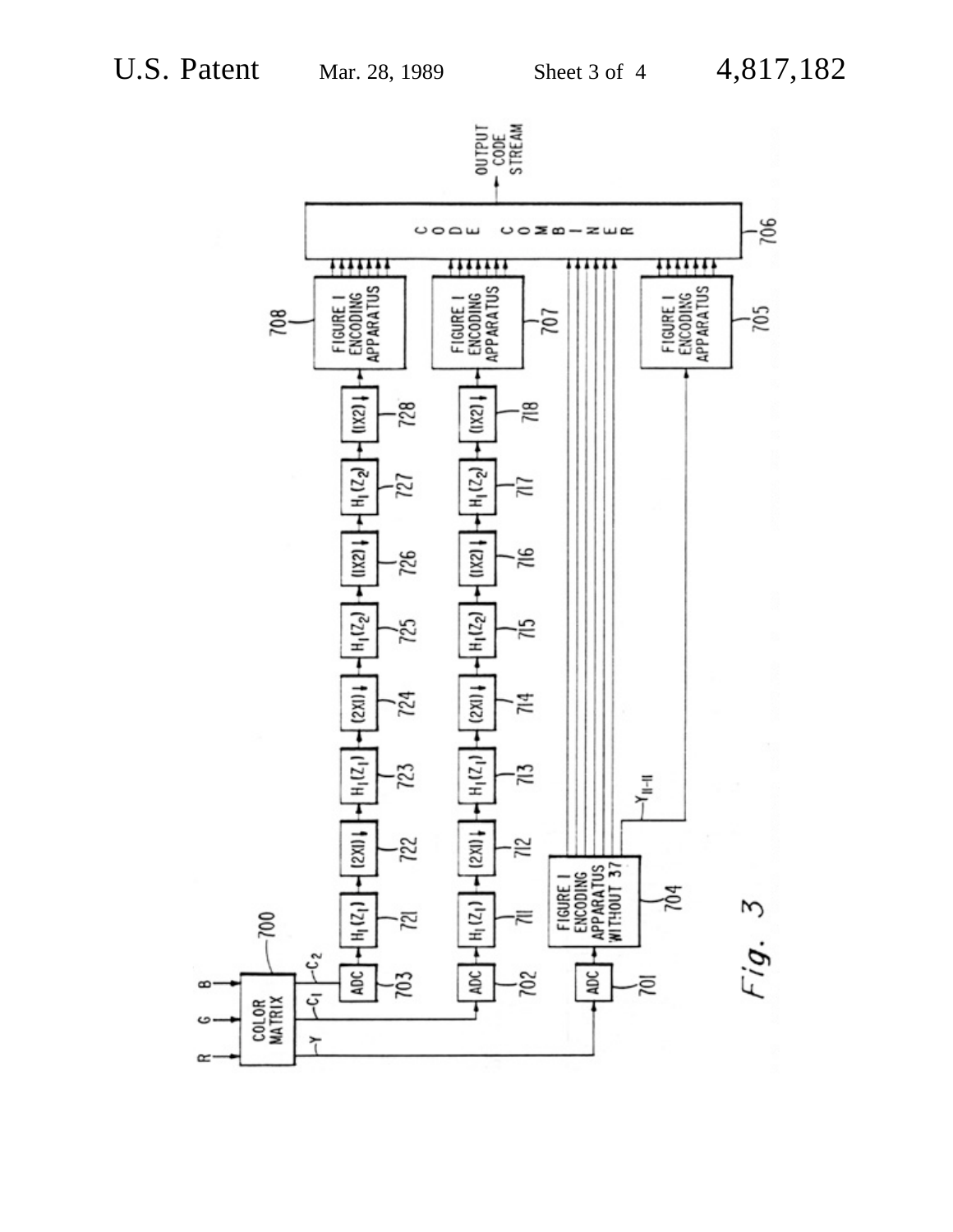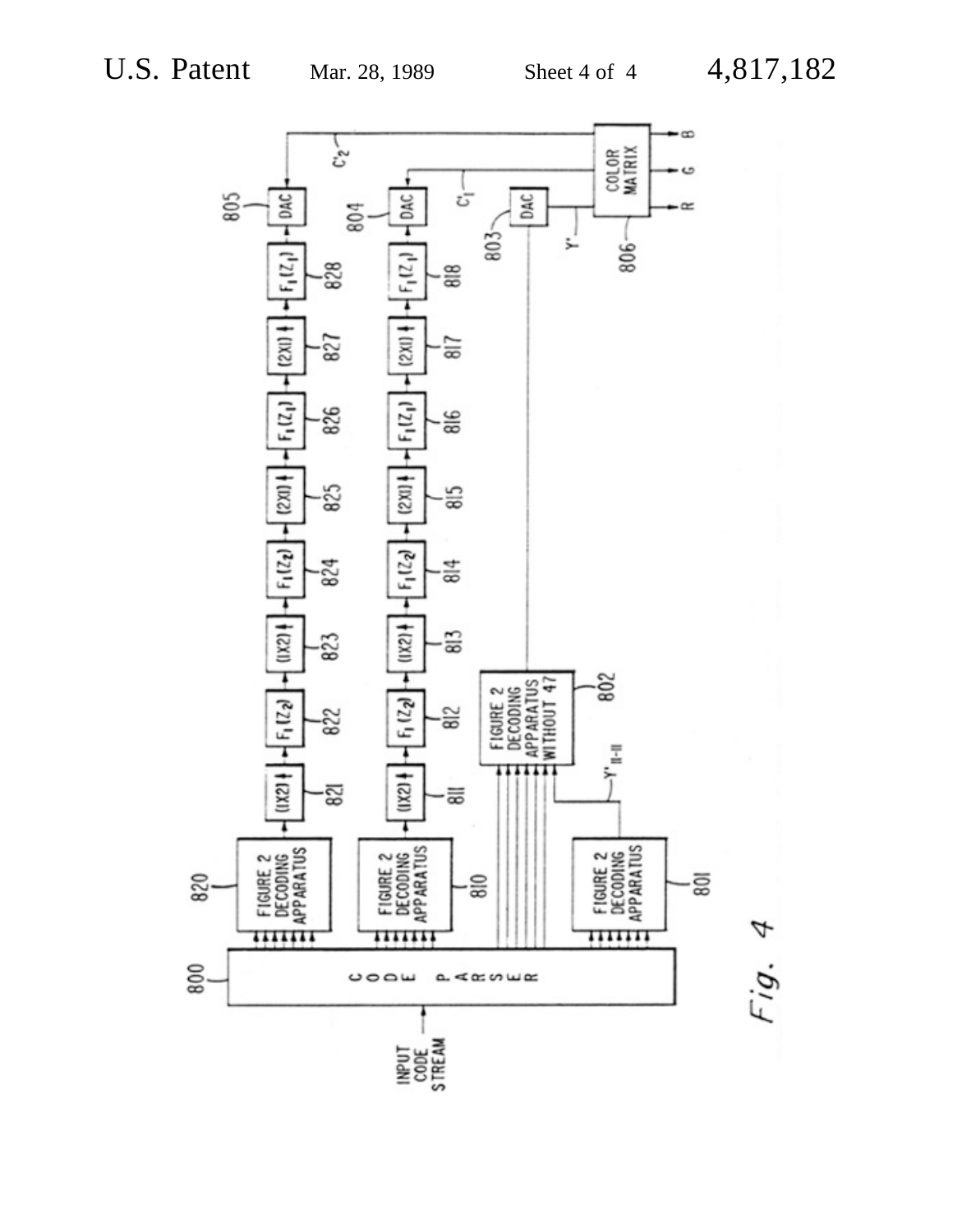**1**

## TRUNCATED SUBBAND CODING OF IMAGES

The invention relates to the processing of digitized image data during its encoding for storage or transmission, and to the processing of the resulting codes during the recovery of image data corresponding to that encoded.

### BACKGROUND OF THE INVENTION

Incorporated herewithin by reference is a article "Subband Coding of Images" by J. W. Woods and S. D. O'Neil appearing in pages 1278-1288 of IEEE TRANS-ACTIONS ON ACOUSTICS, SPEECH AND SIGNAL PROCESSING, Vol. ASSP-34, No. 5, October 1986. Woods and O'Neil describe a filter tree branching four ways at each successive node in the tree structure. This filter tree is used for decomposing an image into components enhibiting reduced degrees of randommess in their samples, as a step in a entropic coding procedure.

Entropy is a measure of the degree of randommess of a set of random variables in the xsamples of a code stream. Entropic coding reduces code lengths by reducing the degree of randomness in a stream of samples so it can be encoded in a more efficient manner. Dissection of data by filtering is a typical procedure for reducing randommess in data. In entropic coding it is also typical to use differential pulse code modulation (DPCM) to reduce the degree of randommess in picture-element (pixel) samples. It is also typical in entropic coding to include a final step of run-length coding or of variable-length statistical coding, such as Huffman coding.

At each node in the Woods and O'Neil filtering tree, a description of image sample from the trunk or a major branch of the filter tree is decomposed by four branch processes. In these processes the description of image samples received at the node from which the branches stem is convolved with the responses of a set of fonr filters that are two-dimensional quadrature mirror filters (QMFs). The first, second, third and fourth filters of the QMF set respectively low-pass-filter in both first and second orthogonal dimensions of image space, lowpass-filter in that first dimension and high-pass-filter in that second dimension, high-pass-filter in that first dimension and low-pass-filter in that second dimension, and high-pass-filter in both those first and second dimensions. These filter responses are in effect each subjected to successive decimations, first in the first dimension and then in the second dimension, to generate the image samples supplied at the following four subnoda of the filter tree. Each of the resulting subbands is divided into at least quarters by an iteration of the quadrature mirror filtering and the two-dimensional decimation procedure already described.

### SUMMARY OF THE INVENTION

The present inventors have developed a procedure for analyzing and then entropically encoding image data which takes into account that the decimated convolutions of image data with the responses of the second, third and fourth filters of the QMF set usually exhibit relatively low entropies and that the decimated convolution of the image data with the response of the first filter usually exhibits relatively high entropy. The Woods and O'Neil filter tree is pruned so as not to include subbranch filtering from the decimated convolutions of image data with responses of the second, third and fourth filters of the QMF set. Instead, these decimated convolution results are directly supplied to the means for entropic coding. This improved procedure the present inventors denominate "truncated subband coding of images".

The invention also comprises modifications of the Woods and O'Neil procedure for decoding entropic codes and synthesizing reconstructed image data. Simplifications are made possible by the truncated subband coding of images.

### BRIEF DESCRIPTION OF THE PATENT DRAWING

FIG. **1** is a schematic diagram of representative apparatus for analyzing image data and encoding the analyses in accordance with an aspect of the invention.

FIG. **2** is a schematic diagram of representative apparatus for decoding codes as generated by apparatus of the sort shown in FIG. **1** and synthesizing reconstructed image signal from those codes in accordance with another aspect of the invention.

FIG. **3** is a schematic diagram of representative apparatus for analyzing polychromatic image data and encoding the analyses in accordance with a further aspect of the invention.

FIG. **4** is a schematic diagram of representative apparatus for decoding codes as generated by apparatus of the sort shown in FIG. **3** and synthesizing color signals descriptive of polychromatic images in accordance with a still further aspect of the invention.

### DETAILED DESCRIPTION

35 40 45 The apparatus for analyzing image data and encoding the analyses, which is shown in FIG. **1** of the patent drawing, has first and second stages **10** and **20** for performing the first and second of iterated analysis procedures, respectively. Modifications of this apparatus having a multiplicity of stages for performing more than two iterated analysis procedures are possible and indeed desirable up to three or four stages. There is seldom much advantage of five or more stages, since usually most of the entropy reduction for image data takes place in the higher spatial-frequency bands.

Recognition of the fact that usually most of the entropy reduction for image data takes place in the higher spatialfrequency bands underlies the differences between the apparatus shown in FIG. **1** of the patent drawing and the apparatus shown in FIG. **3** of the Woods and O'Neil article. The first stage **10** of the two apparatuses are essentially identical. In the Woods and O'Neil apparatus the  $y_{11}$ ,  $y_{12}$ ,  $y_{21}$ and  $y_{22}$  responses of this first stage are all subjected to further analysis before coding, this being done in a second rank of quadrature mirror filters consisting of a rank of four second stages for analysis. In the apparatus of the present invention only the low-pass spatial-frequency filter response  $y_{11}$  is forwarded to a second stage **20** for further analysis. The oriented high-pass spatial- frequency filter responses  $y_{12}$ ,  $y_{21}$  and  $y_{22}$  are supplied directly to encoders **31**, **32** and **33** respectively without further analysis.

The apparatus shown in FIG. **1** of the patent drawing uses only a first stage **10** and a second stage **20** for analysis, so second stage **20** is also the final stage for analysis. The low-pass spatial-frequency filter response of the final stage (here,  $y_{11-11}$ ) is supplied to an encoder **34** as well as its high-pass spatial-frequency filter responses (here,  $y_{11-12}$ ,  $y_{11-21}$  and  $y_{11-22}$ ) being supplied to respective encoders  $35$ , **36** and **37**.

10

15

20

25

30

50

55

60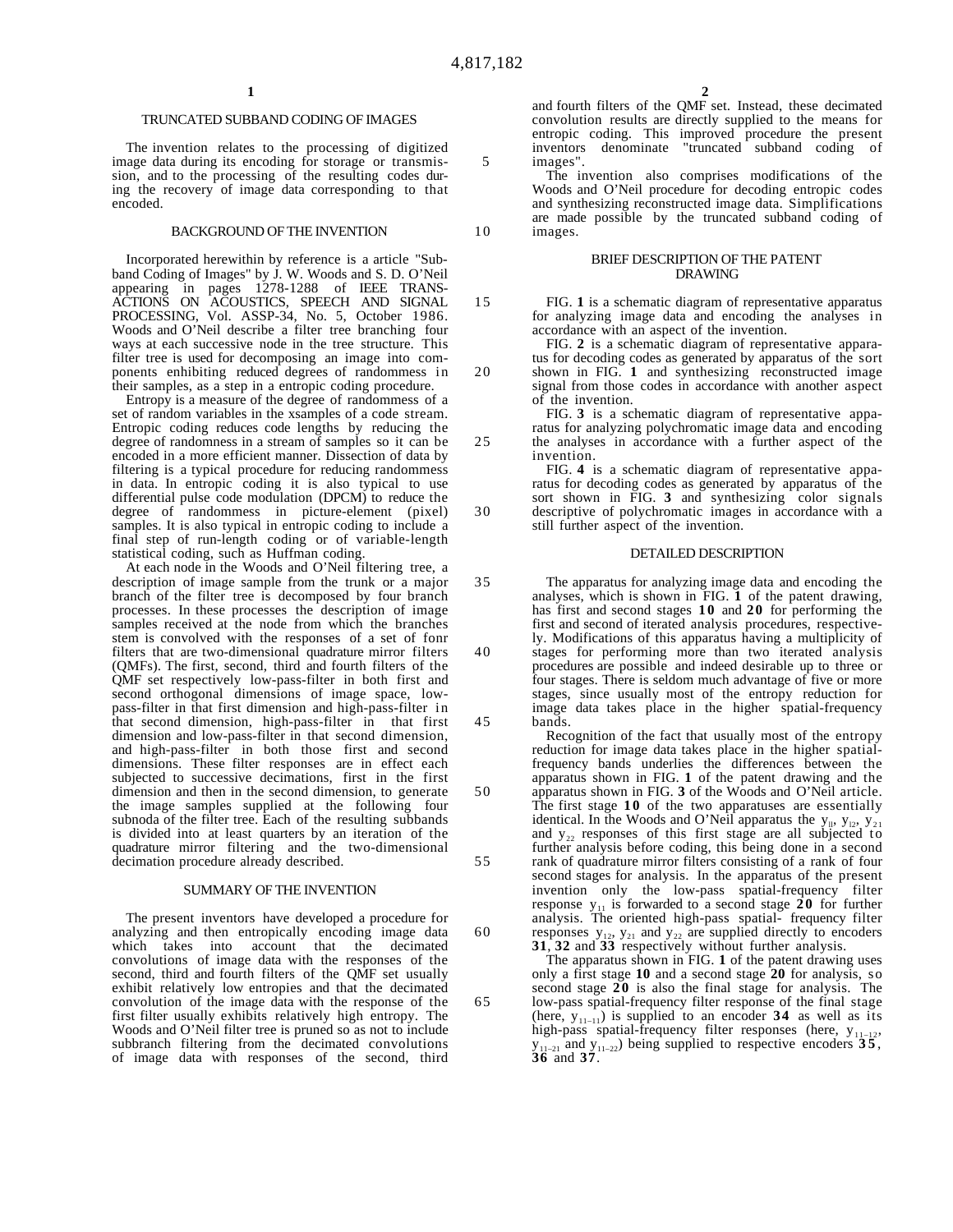In modifications of this apparatus having further stages for analysis, the same rule of design is followed. Suppose there is a plurality, p in number, of stages for analysis which are consecutively ordinally numbered first through  $p^{th}$ . In each stage except the final  $p^{th}$  one, each of the three oriented high-pass spatial-frequency filter responses are encoded without further spatial-frequency analysis, and the low-pass spatial-frequency filter response is used as input signal for the succeeding stage for analysis. In the final,  $p^{th}$  stage, the low-pass spatialfrequency filter response and the three oriented high-pass spatial-frequency filter responses are all encoded without further spatial-frequency analysis. Encoders **3 1** -**3 7** preferably entropically encode, but may be other types of encoders (e.g., ones performing simple non-linear coding of amplitude values).

Where spatial filtering is done on a pipelined basis, the apparatus of the invention uses substantially less spatial filtering than the Woods and O'Neil apparatus, as shown in tabulated form below, but achieves nearly the same efficiencies in encoding. N is the number of successive ranks of stages for analysis, and R is the ratio of the complexity of spatial filtering elements needed for the apparatus of the invention to the complexity of the spatial filtering elements needed for the Woods and O'Neil apparatus.

| $\frac{2}{5}$<br>$\frac{3}{21}$ =1/7 |  |
|--------------------------------------|--|
|                                      |  |

If one considers the differences in computation times for calculating the spatial transforms of the present invention and for calculating the spatial transforms of the Woods and O'Neil procedure, the following observations can be made. In the present invention the computational time per frame of image grows only as the logarithm-base-two of the octaves of analysis. In the Woods and O'Neil procedure each successive octave of analysis involves the same amount of computation as its predecessor.

In FlG. **1** of the patent drawing, each of the elements **l0l** and **201** convolves the current row of samples supplied to its input with the low-pass filter kemel in the first, or row, dimension. Each of the elements **102** and **202** convolves the current row of samples supplied to its input with the complementary high-pass filter kernel in the first, or row, dimension. Each of the elements **103**, **104**, **203** and **204** is a decimator down-sampling 2:1 in the first, or row, dimension. In respective transversal spatial filtering operations each of the elements **105**, **106**, **205** and **206** convolves the low-pass filter kernel in the second, or column, dimension with the current sample and samples from a number of previous rows of sample supplied to its input. In respective transversal spatial filtering operations each of the elements **107**, **108**, **207** and **208** convolves the highpass filter kernel in the second, or colunm, dimension with the current sample and samples from a number of previous rows of samples supplied to its input. Each of the elements  $109 - 112$  and  $209 - 212$  is a decimator down-sampling 2:1 in the second, or colunm, dimension.

In the case where the kernel  $H_1$  is even, the decimations performed by decimators **101** and **102** are in phase with each other. So are the decimations performed by decimators **109** and **110** , by decimators **106** and **108**, by decimators **201** and **202**,

by decimators **209** and **210** , and by decimators **211** and  $212$ . In the case where the kernel  $H<sub>1</sub>$  is odd, the decimations performed by the two decimators in each of these pairs of decimators are out-of-phase one with the other.

To generate other embodiments of the invention, the apparatus of FIG. **1** of the patent drawing is modified to replace one or more of the stages of analysis by one or more respective stages of analysis in which convolution and decimation are carried out on columm samples prior to row samples, using the alternative technique of separable two-dimensional spatial filtering. Separable two-dimensional spatial filtering is done with different kernels in the row convolutions than in the column convolutions in still further embodiments of the invention. In yet further embodiments of the invention non-separable twodimensional spatial filters that operate as quadrature mirror filters are used. Separable filtering first by row and then by columm is preferred when image data is supplied in raster scan form to a pipeline processor, because of the reduction in the number of samples that must be temporarily stored in the convolution procedures.

FIG. **2** of the patent drawing shows apparatus for reconstructing a replica x'(m,n) of the original image data x(m,n), proceeding from the codes generated responsive to x(m,n) by encoders **31**-**37** of the apparatus shown in FIG. 1 of the patent drawing. The image reconstruction apparatus includes decoders **4 1**- **47** for decoding the codes originating from encoders **31**-**37** respectively. (The interface between the encoders **31**-**37** and the decoders **41**-**47** generalIy includes code synchronization apparatus. This code synchronization may provide for time-division-multiplexing of the code streams during transmission over a single channel, rather than the code streams being transmitted in parallel. In any case allowance is made in the code synchronization apparatus for the further processing of  $y_{11}$  as compared to  $y_{12}$ ,  $y_{21}$  and  $y_{22}$ . Using additional time in the two-dimensional spatial-filtering procedures both in the apparatus in FIG. **1** of the patent drawing and in the apparatus in FlG. **2** of the patent drawing.)

45 50 55 60 65 The  $y'_{12}$ ,  $y'_{21}$  and  $y'_{22}$  signals respectively recovered by decoders **4 1** , **42** and **43** respectively resemble the  $y_{12}$ ,  $y_{21}$ ,  $y_{22}$  signals respectively supplied encoders **31**, **32** and **33**, except for errors introduced in the encoding and decoding procedure. A  $y'_{11}$  signal resembling the  $y_{11}$ signal supplied to the second stage **50** for analysis has to be synthesized from the  $y'_{11-11}$ ,  $y'_{11-12}$ ,  $y'_{11-21}$  and  $y'_{11-1}$ 22 signals recovered by decoders **4 4** , **4 5** , **46** and **4 7** respectively. This synthesis of  $y_{11}$  signal is performed in the first stage **50** for synthesis. The  $y'_{11-11}$ ,  $y'_{11-12}$ ,  $y'_{11-21}$  and  $y'_{11-22}$  signals from decoders **44-47** resemble the signals  $y_{11-11}$ ,  $y_{11-12}$ ,  $y_{11-21}$  and  $y_{11-22}$  supplied to encoders **34-37** except for errors introduced in the coding and decoding procedure. Each is up-sampled. This is done by padding each with interstitial rows and columns of null samples, then passing each of the expanded functions through quadrature mirror filters of the same general type used in its generation. The quadrature mirror filters used in synthesis may be identical to those used in analysis. Alternatively, one may use simpler quadrature mirror filters in synthesis, compensating for their shortcomings in reponse by using better filters in analysis.

More particularly, in the first stage **50** for synthesis, elements **501**-**504** are circuits for interleaving rows of

10

15

20

25

30

35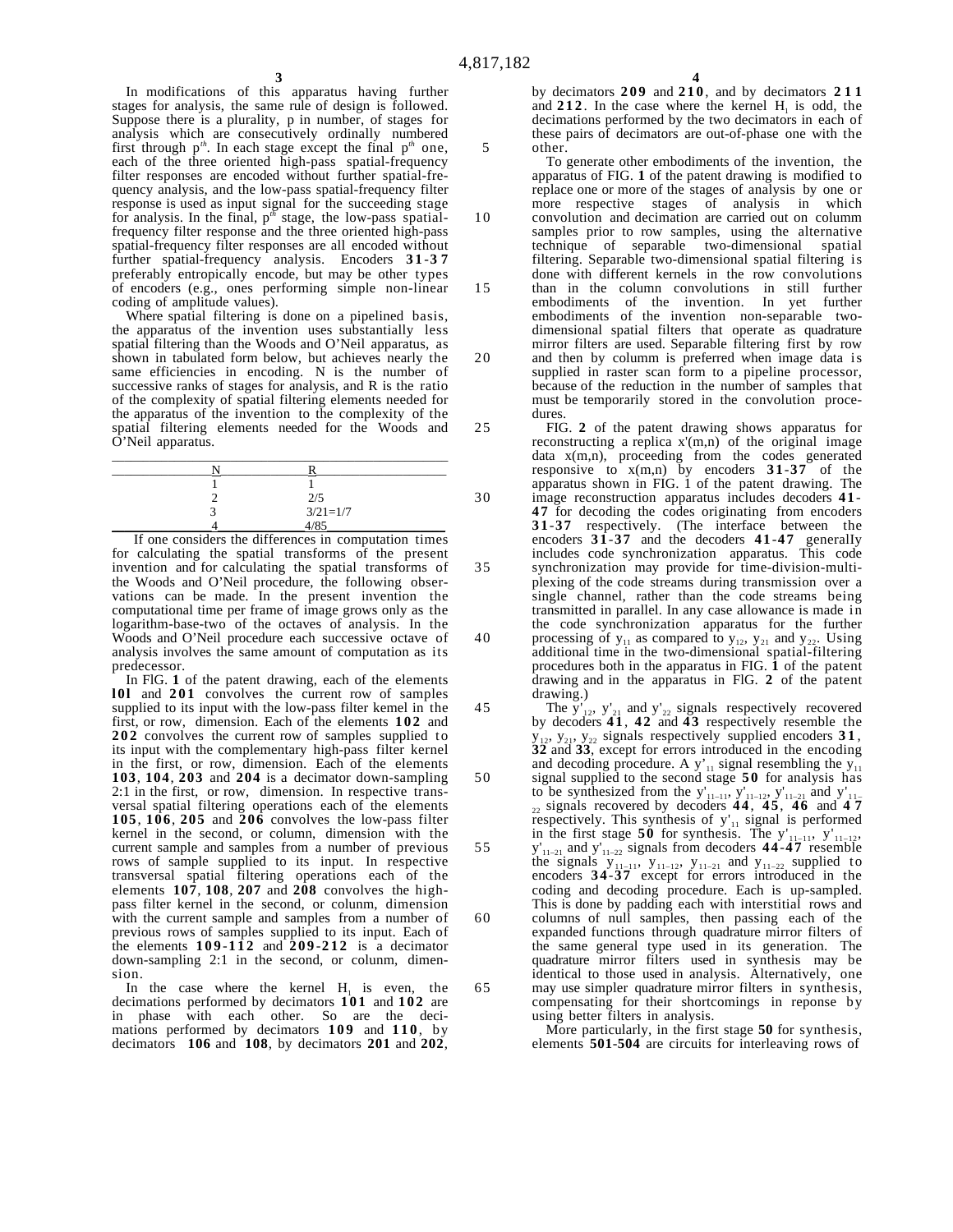10

15

20

25

30

35

40

45

50

55

60

65

**5** decoder output samples with rows of null samples. Elements **505** and **506** convolve the samples supplied their inputs with the low-pass spatial-filtering kernel in the second or column dimension. Elements **507** and **508** convolve the samples supplied their inputs with the high-pass spatial-filtering kernel in the second, or columm, dimension. The low-pass and high-pass filter responses from the convolvers **505** amd **507** are linearly combined by an adder/subtractor **513** for application to an up-sampler **509** . The lowpass and high-pass filter responses from the convolvers **506** amd **508** are linearly combined by an adder/subtractor **514** for application to an up-sampler **510**. The linear combining done by adder/subtractors **513** and **514** is subtractive in nature if  $F_1$  kernel is even and is additive in nature if  $F_1$  kernel is odd. Upsamplers **509** and **510** interleave samples with null samples. Element **5ll** convolves the samples applied to its input with the low-pass spatial-filtering kernel in the first, or row, dimension. Element **512** convolves the samples applied to its input with the high-pass spatial-filtering kernel in the first, or row, dimension. The output signals from the convolvers **5ll** amd **512** are linearly combined in an adder/subtractor **515** to generate  $Y'_{11}$  as an output signal. Where the  $F_1$  kernel is even, the linear combing is a subtraction process. Where the  $F_1$  kernel is odd, the linear combining is an addition process.

The final stage for synthesis, here the second stage, is the same as the first stage **50** for synthesis. Elements **601-615** correspond in their operation to elements **501-515** except for increase in rate of operation reflective of the increase in samplmg density of its input data. In modifications of the apparatus shown in FIG. **2** of the patent drawing additional stages for synthesis will resemble stages **50** and **60** except for differences in operating rates.

The first stage **50** for synthesis in FIG. **2** of the patent drawing is a quarter the amount of spatial filtering that appears in the first rank of synthesis stages in the Woods and O'Neil tree decoder apparatus for decoding a sixteen-subband coding of image data. Economies of spatial filtering, similar to that noted with regard to the coding apparatus of the invention as compared to the Woods and O'Neil tree coding apparatus, exist with regard to the decoding apparatus of the invention as compared to the Woods and O'Neil tree decoding apparatus.

Other embodiments of the invention may be generated using different low-pass and high-pass spatialfiltering kernels in the row and colunm dimensions. While different kernel functions are shown for coding and decoding in the patent drawing, it is possible to use similar quadrature mirrror filters for coding and decoding. This is particularly convenient when coding for two-way transmissions is done.

Still other decoding apparatuses embodying the invention are generated by replacing one or more of the stages for synthesis in embodiments of the decoding invention thusfar described each with a respective stage for syntheses performing separate two-dimensional spatial filtering first in the row dimension and then in the columm dimension. Still other embodiments of the decoding invention using non-separable quadrature mirror filters are possible. Conventional quadrature mirror filters use in-phase decimation, so only  $H_1(z)$ ,  $H_1(-z)$ ,  $F_1(z)$  and  $F_1(-z)$ <br>kernels having an even number of taps are useful. The invention also can employ quadrature mirror

filters which use staggered phase decimation, so kernels having an odd number of taps are useful.

Any of these embodiments may be modifed by performing spatial filtering on a more distributed basis, to generate still other embodiments of the invention. For example, in FIG. **1** the decimated results of convolution with  $H<sub>1</sub>(z)$  could be separately generated to supply convolvers **105** and **107** , using duplicate convolvers and decimation similar to elements **101** and **103** , etc. Or, in FIG. **2** the convolution results for convolvers **505** and **507** , rather than being combined for padding and subsequent convolution with  $F_1(z)$ , could instead be separately padded and subsequently convolved with  $F_1(z)$  with the two convolution results then being summed.

Of substantial interest is how the present invention may be used in the subband codding of polychromatic images. FIGS. **3** and **4** show how the coding amd decoding apparatuses thus far described may be incorporated in apparatuses for subband coding and decoding of polychromatic images.

The FIG. **3** encoding apparatus proceeds, for example, from the analog red  $(R)$ , green  $(G)$  and blue  $(B)$  color signals furnished by a color television camera or other color signal source. A color matrix circuit **700** converts the color signal to a luminance signal, Y, and two chrominance signals,  $C_1$  and  $C_2$ . The Y,  $C_1$  and  $C_2$  signals are digitized in analog-to-digital converters **701** , **702** and **703** respectively. The luminance signal is defined in terms of R, G and B color signals by the following equation or its like.

Y=0.30R+0.59G+0.11B

The chrommimce signals  $C_1$  and  $C_2$  may be simple color difference signals such as R-Y and B-Y, for example. To avoid having to deal with negative color values  $C_1$  and  $C_2$  may be primary color signals such as R and G. The chrominance signals  $C_1$  amd  $C_2$  may also be the color-difference signals I and Q, respectively, as defined by the followmg equations or their like.

I=0.60R+0.28G—0.32B

Q=0.21R—0.52G+0.31B

The human visual system has less acuity for chrominance than for luminance, and has less color-difference signal acuity for Q than for I color difference signal. Color matrix curcuit **700** puts the signals descriptive of polychromatic images into a format where substantial savings on spatial filtering can be obtained by subsampling chrominamce signals  $C_1$  and  $C_2$  respective to the luminance signal Y, in both first and second orthogonal spatial dimensions.

FIG. 3 presumes 4:1 subsampling of the  $C_1$  and  $C_2$ signals respective to Y signal both in the horizontal direction and in the vertical direction, which can be appropriate for  $C_1=R-Y$  and  $C_2=B-Y$ , for example. One may use 8:1 subsampling in each direction instead on one or both of the  $C_1$  and  $C_2$  signals. A 4:1 subsampling in each direction for  $C_1 = I$  and a 8:1 subsampling in each direction for  $C_2=Q$  may, for example, be used.

The digitized Y signal which is to be fully sampled in the encoding procedure is subjected to four stages of analysis. The first two stages of analysis are carried out in coding apparatus **704** , similar to that in FIG. **1** except for the omission of coder 37 to encode a  $Y_{11-11}$ response. The  $Y_{11-11}$  response is instead used as the input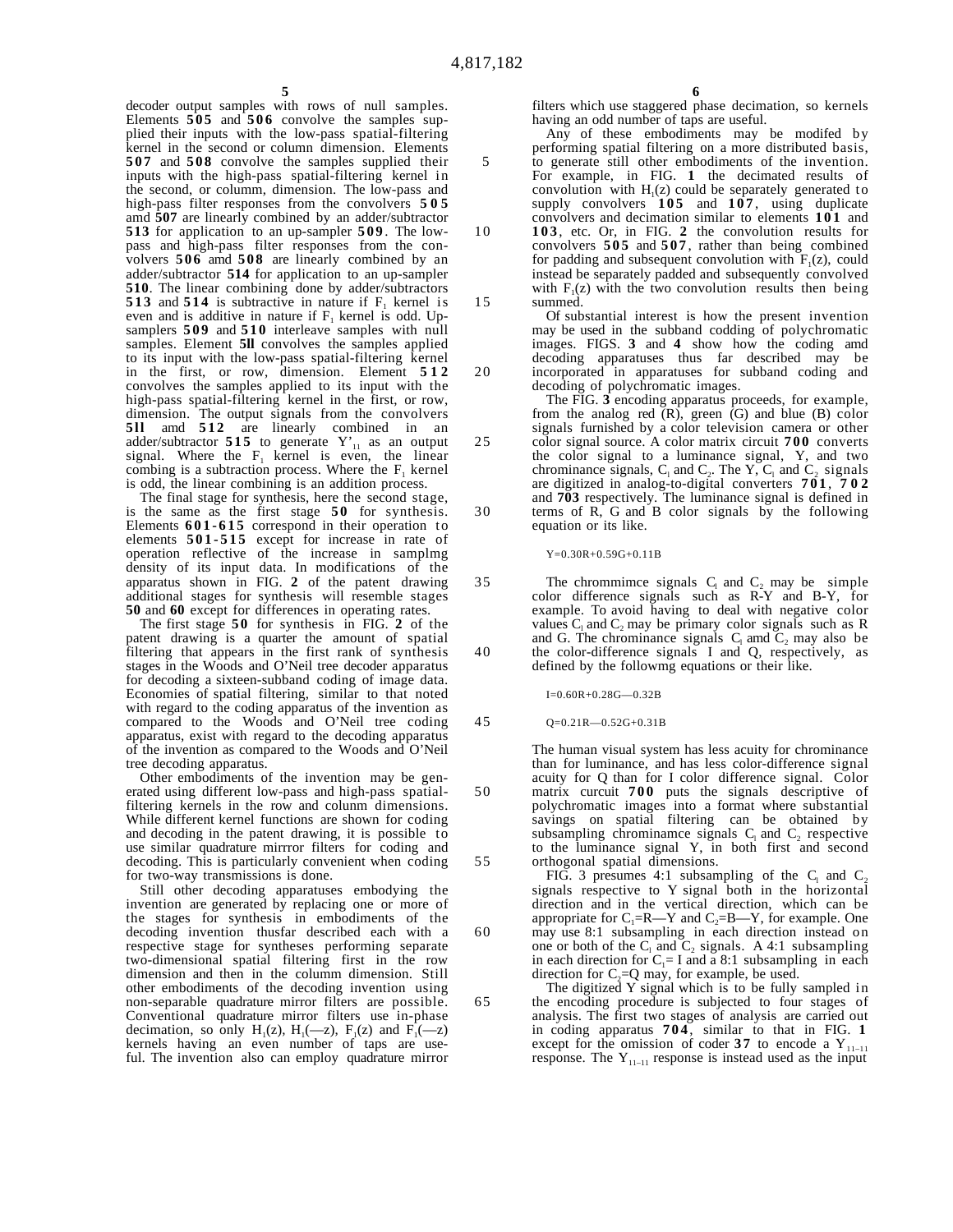signal for further coding apparatus **705** similar to that in FIG. **1**. The Y-descriptive codes from apparatuses **704** and **705** are supplied to a code combiner **706** for combining them together with each other, with  $C_1$ descriptive codes and with  $C_2$ -descriptive codes.

**7**

The  $C_1$ -descriptive codes are generated by encoding apparatus **707** , similar to that shown in FIG. **1**, in response to analog-to-digital converter **702** output signal as subjected to two-dimensional low-pass spatial filtering. The  $C_2$ -descriptive codes are generated by encoding apparatus **708** , similar to that shown in FIG. **1**, in response to analog-to-digital converter **703** output signal as subjected to two-dimensional low-pass spatial filtering. Assume the low-pass spatial filtering is done on a pipelined basis using raster-scanned R, G, B and Y,  $C_1$ ,  $C_2$  signals. Then it is most efficient of digital hardware to perform all convolutions in the row direction in which scan lines extend before performing convolutions in the column direction perpendicular to scan lines. In line with this preference, analog-to-digital converter **702** output signal is convolved with the low-pass filter kernel in the row direction in a convolver **711** and the result decimated 2:1 in the row direction by a decimator **712** . The decimator **712** response is convolved with the low-pass filter kernel in the row direction in a convolver **713** and the result is decimated 2:1 in the row direction by a decimator **714** . With spatial filtering in the row direction completed, decimator **714** response is convolved with the low-pass filter kernel in the column direction in a convolver **715** and the result decimated in a decimator **716** . The decimator **716** response is convolved with the low-pass filter kernel in the column direction in a convolver **717** and the result decimated in a decimator **718** , to supply input signal to encoding apparatus **707** . Analogously, digitized  $C_2$  signal from analog-to-digital convolver **713** is filtered by row-direction convolver **721** , rowdirection 2:1 decimator **722** , row-direction convolver **723** , row-direction 2:1 decimator **724** , column-direction convolver **725** , colunm-direction 2:1 decimator **726**, column-direction convolver **727** and colmn-direction 2:1 decimator **728** to generate input signal for encoding appartus **708** . The use of the same low-pass filter kernel in the spatial filtering between A-to-D converter **702** and encoding apparatus **707** , the spatial filtering between A-to-D converter **703** and encoding apparatus **708** , and in the encodng apparatus **704** maintains the temporal alignment, or isochronality, of input signals to the encoding apparatuses **705**, **707** and **708** . This reduces the complexity of delay compensation in the system.

Using the same low-pass filter kernel also makes the savings in digital hardware resulting from subsampling I and Q prior to subband coding better evident. The spatial filter comprising elements **711** -**718** and the spatial filter comprising elements **721** -**728** each have onethird the number of convolvers and one-third the number of decimators that tbe two stages of quadrature mirror filtering each replaces would have.

FIG. **4** shows decoding apparatus for recovering polychromatic image descriptions, in component color signal form, from the codes generated by the FIG. **3** encoding apparatus. A code parser **300** receives an input code stream, supplied by the code combiner **706** of the FIG. **3** encoding apparatus as its output code stream, and regenerates the parallel code streams supplied by component encoding apparatuses **704** , **705** , **707** and **708** of the FlG. **3** encoding apparatus. For this to be done, delay compensation has to be supplied in one or

both the code combiner **706** and code parser **300** , which is a matter of straightforward design to one skilled in the art. When one encoding apparatus per FIG. **3** is used with a multiplicity of decoding apparatuses per FIG. **4**, it is preferable that delay compensation reside primarily in code combiner **706**.

The codes generated by component encoding apparatus **705** are decoded by a decoding apparatus **801** of the sort shown in FIG. **2**, to generate a replica  $Y'_{11-11}$  of the  $Y_{11-11}$  signal supplied to encoding apparatus 705. Another component decoding **705** . Another component decoding apparatus **802**, similar to that shown in FIG. **2** except for the omission of decoder **47** for recovering  $Y'_{11-11}$ signal, receives its Y'11–11 signal from component decoding apparatus **801** . Component decoding apparatus 802 generates  $Y'_{11-12}$ ,  $Y'_{11-21}$ ,  $Y'_{11-22}$ ,  $Y_{11}$ ',  $Y_{12}$ ',  $Y_{21}$ ' and  $Y_{22}$ ' signals internally by decoding the associated codes supplied to it from code parser **800** , and combines them with the  $Y'_{11-11}$  signal in a twodimentional interpolation procedure. This procedure synthesizes digitized Y' which is then converted to

analog form by a digital-to-analog converter **803** . Y' is a replica of the original Y signal from color matrix **700** . In response to digital input signal obtained in a

way described in the next paragraph, two other digitalto-analog converters  $804$  and  $805$  generate  $C_1'$  and  $C_2'$  narrow-band replicas of the original full-band  $C_1$ and  $C_2$  signals from color matrix  $\bar{700}$ . The analog signals from converters **803** , **804** and **805** are supplied to color matrixing circuitry **806** , which linearly combines these analog signals to generate R, G and B mixed-high color signals.

Rather than having to use four stages of quadrature mirror filtering to recover  $C_1$  in digitized form, twostage decoding apparatus **810** similar to that shown in FIG. **2** followed by a simple two-dimensional expansion filter comprising elements **811** -**818** suffices. Analogously, rather than having to use four stages of quadrature mirror filtering to recover  $C_2$ ' in digital form, two-stage decoding apparatus **820** similar to that shown in FIG. **2** followed by a simple twodimensional expansion filter comprising elements **821** -**828** suffices. These expansion filterts use the same low-pass filter kernel as decoding apparatuses **801**, **802**, **810** and **820**.

What is claimed is:

**1**. A method for coding images consisting of sampled data concerning the intensities of a first closely packed two dimensional array of similar-size picture elements, said method comprising a plurality p in number of successive analytic procedures each consisting of a respective combination of steps, which analytic procedures are consecutively ordinally numbered first through p*th* in order of their performance, each of which analytic procedures includes in its respective combination of steps the steps of:<br>convolving a closely packed array

- a closely packed array of similar-size picture elements, which array is ordinally numbered the same as the analytic procedure this step is included in, with two-dimensional quadrature mirror filter kernels in order to decompose this array into a low-pass filter response component and three high-pass filter response components for the analytic procedure;
	- as a substep of said step of convolving, twodimensionally decimating the three high-pass filter response components; and

5

10

15

20

25

30

35

40

45

50

55

60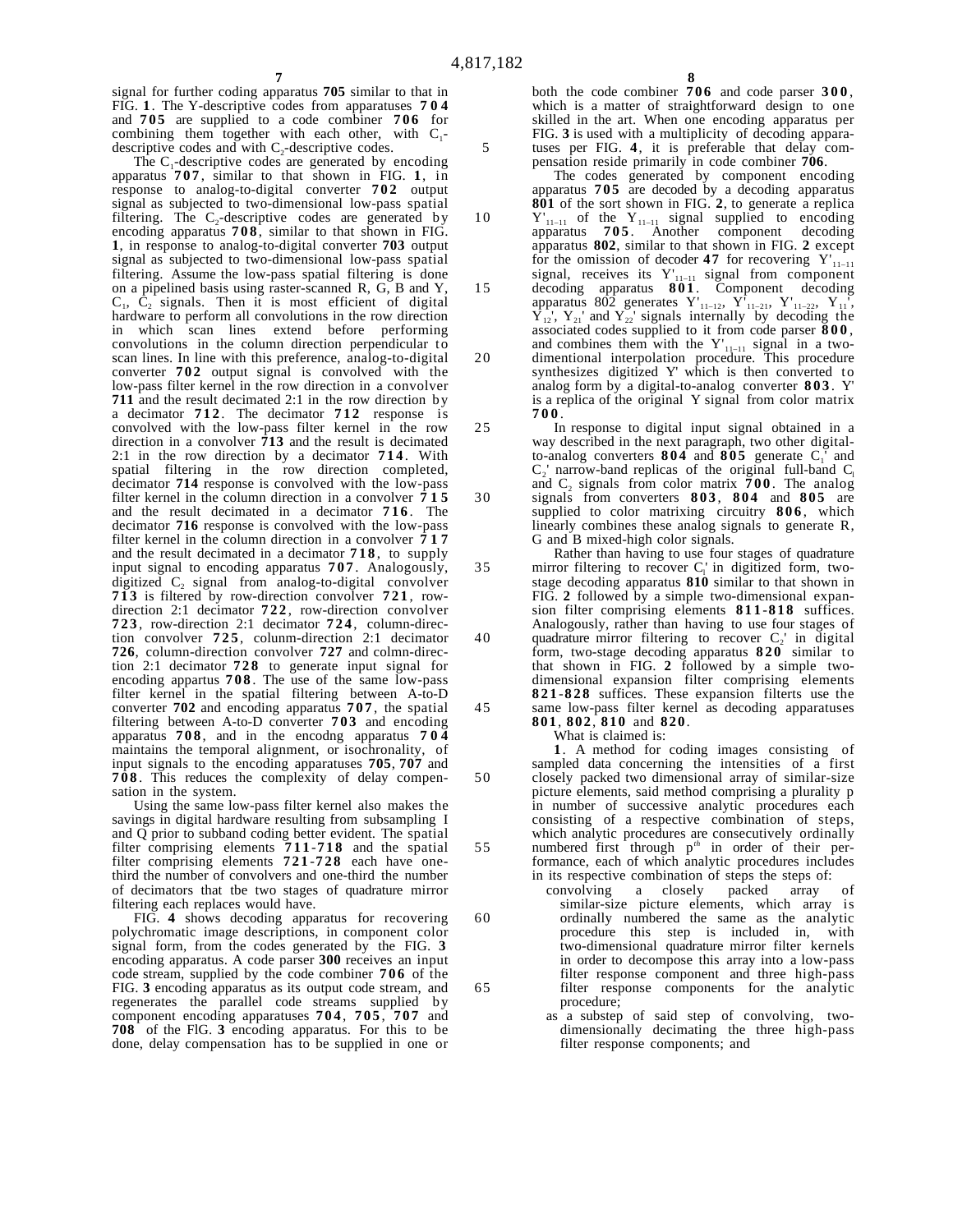encoding the three high-pass filter response components without any spatial-frequency analyzing substeps

each of which analytic procedures except the p<sup>th</sup> includes in its step of convolving the substep of:

two dimensionally decimating the low-pass filter response component obtained during that analytic procedure, thereby to generate a closely packed array of similar-sized picture elements, which array is ordinally numbered the same as the succeeding analytic procedure and has picture elements larger than those in the array numbered the same as the analytic procedure this step is included in

and which p<sup>th</sup> analytic procedure includes in its combination the step of:

encoding the low-pass filter response component obtained during the p*th* analytic procedure.

**2**. A method as set forth in claim **1** wherein the step of encoding the low-pass filter response component obtained during the p*th* analytic procedure includes the initial substep of two-dimensionally decimating that response.

**3**. A method as set forth in claim **2** wherein each said step of two-dimensionally decimating and said substep of two-dimensionally decimating in effect subsamples 2:1 in one dimension of image space and subsequently subsample 2:1 in the other, orthogonal dimension of two-dimemional image space.

**4**. A method as set forth in claim **1** wherein each said step of two dimensionally decimating in effect subsamples 2:1 in one dimension of image space and subsequently subsamples 2:1 in the other, orthogonal dimension of two-dimensional image space.

**5**. A method for synthesizing a signal descriptive of images, from codes of the type generated by the method of claim **1**, comprising a plurality p in number of consecutively ordinally numbered synthesis procedures performed in reverse order of their numbering, each of which synthesis procedures consists of a respective combination of steps, each of which analytic procedures includes in its respective combination of steps the steps of:

decoding respective ones of the codes to recover the three decimated high-pass filter response components for that synthesis procedure;

obtaining the decimated low-pass filter response component for that synthesis procedure

interspersing the filter responses for that synthesis procedure among null samples and

- convolving the resulting expanded sample matrices with two-dimensional quadrature mirror filter kernels, thereby to perform two-dimensional interpolations, and then
- summing the results of these two-dimensional interpolations to generate a sum result, said sum result is for each synthesis procedure with ordinal numbering higher than one being the decimated low-pass filter response for the synthesis procedure with next lowest ordinal number and being the synthesrzed signal descriptive of images for the first synthesis procedure

and said  $p^{th}$  synthesis procedure obtainings its decimated low-pass filter response by decoding the code encoding of the low-pass filter response component obtained during the p*th* analysis procedure.

**6**. A method for coding polychromatic images consisting of sampled data converning the intensities in each of three color variables of a first closely packed

two dimensional array of similar size picture elements, said method comprising the procedures of:

combining data concerning the three color variables for each picture element in a color matrixing procedure to generate a description of each picture element in terms of a luminance variable and orthogonal first and second chrominance variables;

analyzing said luminance variable in a plurality p in number of successive luminance variable analyzing subprocedures, consecutively ordinally numbered first through p<sup>th</sup> in order of their performance, thereby to generate three high pass filter response components and a low-pass filter response component for each luminance variable analyzing subprocedure;

- two dimensionally low pass spatially filtering said first chrominance variable in a plurality q in number of successive first chrominance variable filtering subprocedures, which first chrominance variable filtering subprocedures are consecutively ordinally numbered first through  $q^n$  in order of their performance, q being a plural integer smaller than p by at least two;
- analyzing said low pass spatially filtered first chrominance variable in a plurality (p—q) of successive first chrominance variable analyzing subprocedures consecutively ordinally numbered  $(q+1)^{m}$  through  $p^{m}$  in order of their performance. thereby to generate three high pass filter response components and a low pass filter response component for each said first chrominance variable analyzing subprocedure;
- two-dimensionally low pass spatially filtering said second chrominanace variable in a plurality r in number of successive second chrominance variable filtering subprocedure, which second chrominance variable subprocedures are consecutively ordinally numbered first through r<sup>*th*</sup>, r being a plural integer smaller than p by at least two;
- analyzing said low pass spatially filtered second chrominance variable in a plurality (p—r) of successive second chrominance variable analyzing subprocedures consecutively ordinally numbered  $(r+\bar{l})$ <sup>th</sup> through  $p$ <sup>th</sup> in order of their performance, thereby to generate three high pass filter response components and a low pass filter response component for each said second chrominance variable analyzing subprocedure;
- encoding the three high pass filter response components for each of said luminance variable, first chrominance variable and second chrominance variable analyzing subprocedures; and encoding the respective low pass fillter response components of said p*th* luminance variable analyzing subprocedure, said  $p^{th}$  first chrominance variable analyzing subprocedure and said r*th* second chrominance variable anlyzing subprocedure
	- wherein each of said filtering subprocedures includes therein the respective steps of:
	- convolving a closely packed array of similar size picture elements, which array is ordinally numbered the same as the filtering subprocedure this step is included in with a two dimensional low pass filter kernel to obtain a low pass filter response; and
	- two dimensionally decimating the low pass filter response obtained during that subprocedure thereby to generate a closely packed array of similar sized picture elements, which array is ordinally number-

5

10

15

20

25

30

35

40

45

50

55

60